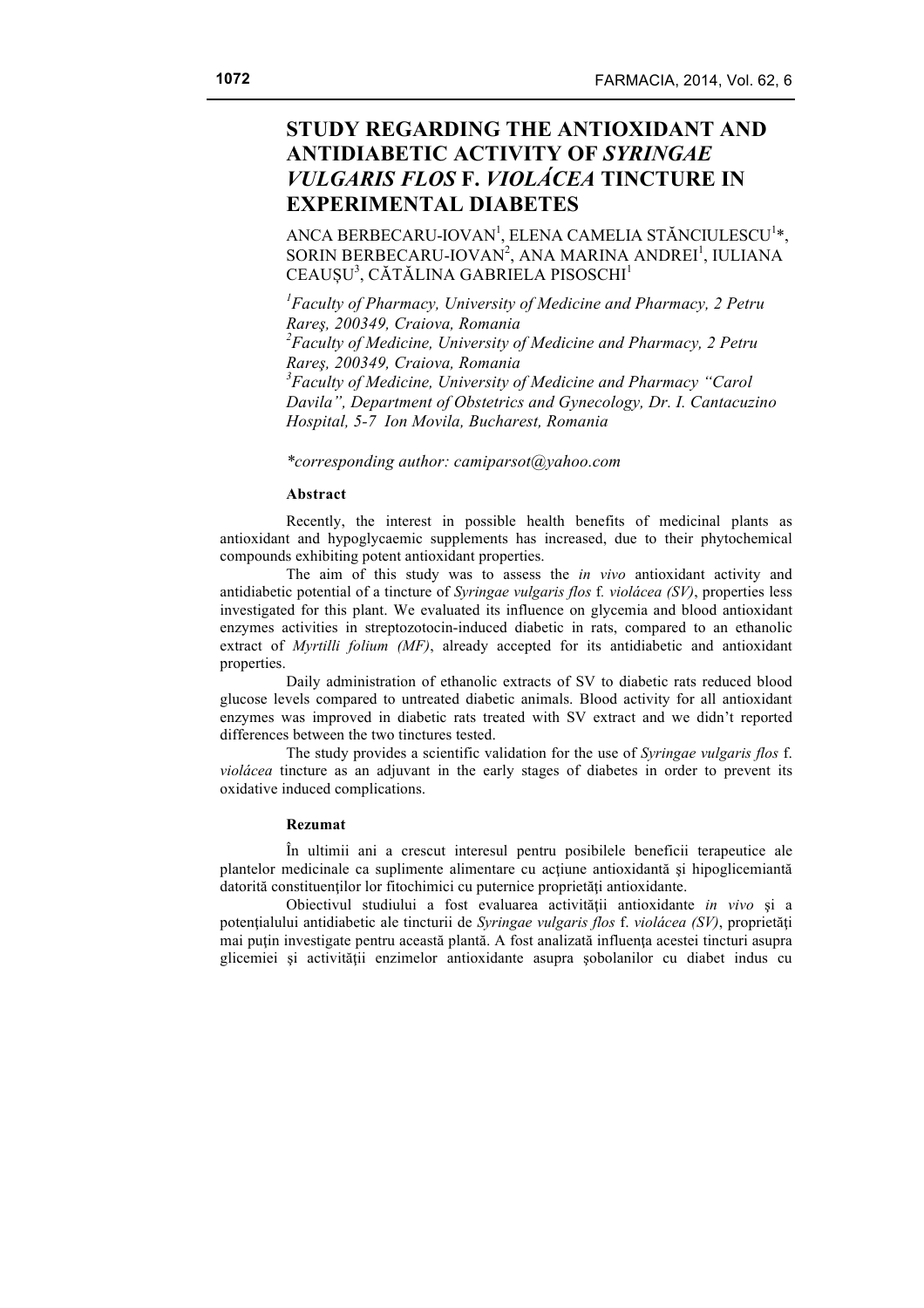streptozotocină, în comparaţie cu un extract de *Myrtilli folium (MF)*, plantă recunoscută ca având proprietăţi antidiabetice şi antioxidante.

Administrarea zilnică la şobolanii diabetici a tincturii de SV a determinat scăderea glicemiei în comparaţie cu animalele diabetice. Activitatea tuturor enzimelor antioxidante a fost îmbunătăţită la şobolanii diabetici trataţi cu tinctura de SV şi nu au fost înregistrate diferente semnificative între cele două tipuri de tincturi testate.

Acest studiu aduce dovezi ştiinţifice privind utilizarea tincturii de *Syringae vulgaris flos* f. *violácea* ca adjuvant în stadiile incipiente ale diabetului pentru a preveni complicatiile induse de stresul oxidativ.

**Keywords**: *Syringa vulgaris,* streptozotocin-induced diabetes, antioxidant activity, antidiabetic potential

## **Introduction**

Diabetes mellitus, the most important metabolic disorder, is characterized by insufficiency of insulin secretion or action. These deficiencies determine an alteration of metabolic parameters such as hyperglycaemia and hyperlipaemia. Glucose oxidation is believed to be the main source of free radicals so diabetes is accompanied by increased production of reactive oxygen species (ROS), such as superoxide anion and hydrogen peroxide, or impaired antioxidant systems [1].

High levels of free radicals determine damage to proteins, fatty acids from membrane lipids and lipoproteins, and nucleic acids leading finally to cell death [2]. Increased oxidative stress is now accepted as an important factor in the development of diabetes and its complications [3]. Many authors indicate changes in oxidative stress markers such as superoxide dismutase, glutathione peroxidase, glutathione reductase, glutathione, catalase, lipid peroxides in diabetes.

In the last years it was registered an increase of interest in the therapeutic potential of medicinal plants as antioxidant and hypoglycaemic supplements, because these seem to be less toxic and to have negligible side effects [4-9]. Different plant organs such as leaves, flowers, roots, fruits can all be constituents of herbal medicines [10].

*Syringa vulgaris L.* (lilac) belongs to the *Oleaceae* family, different parts of this plant being edible for medicinal purposes. As an herbal remedy, literature states that lilac has been used in folk medicine to treat rheumatoid arthritis and gout due to its antiinflammatory and immunomodulatory properties, but it also holds other therapeutic virtues [11].

Therefore this study was designed to assess the antidiabetic and *in vivo* antioxidant potential of an ethanolic extract of *Syringae vulgaris flos* f*. violácea*, properties less investigated for this plant.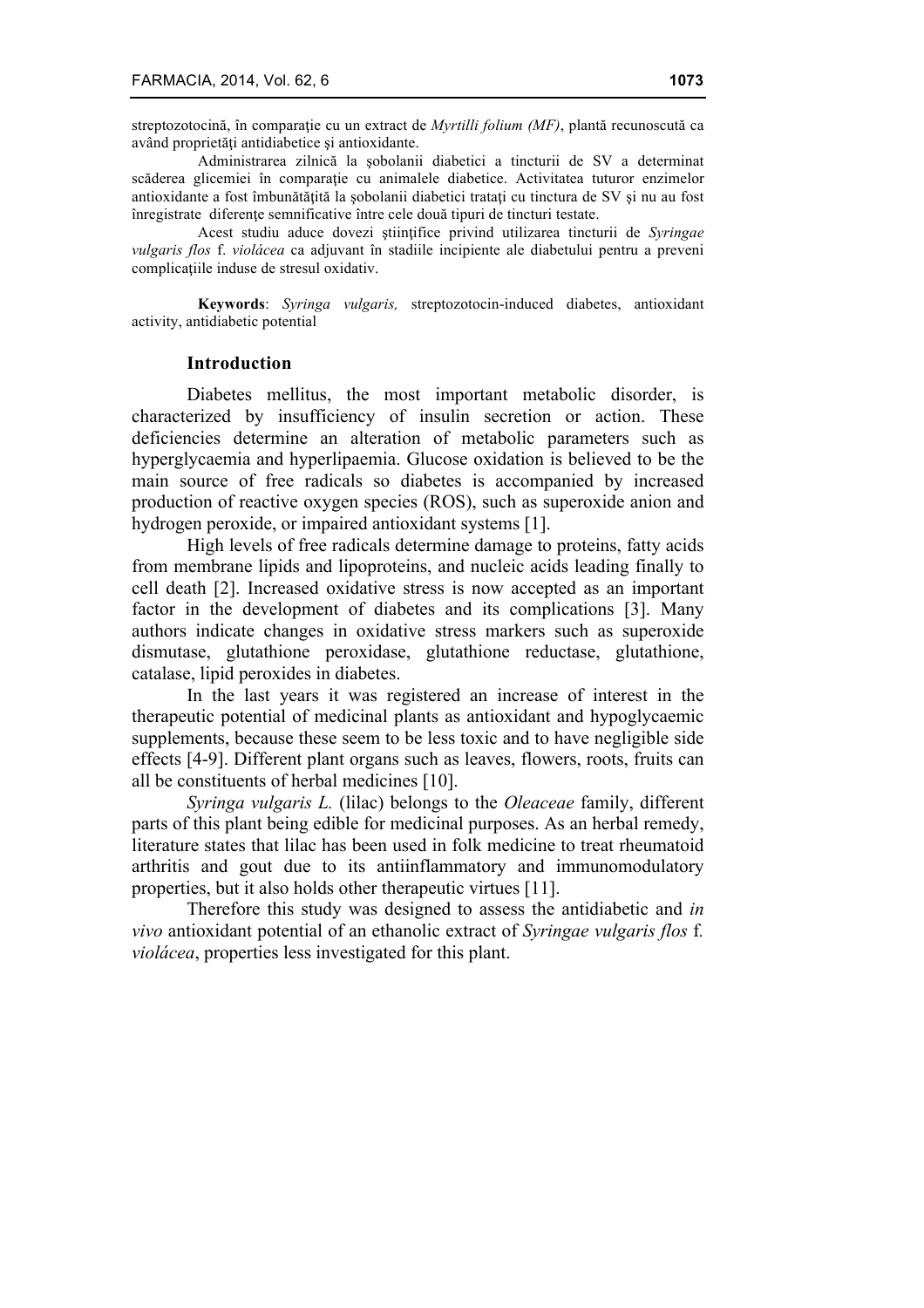# **Materials and Methods**

*Chemicals*. Solvents and reagents used in this study were all of analytical grade. Streptozotocin (STZ) and 2-thiobarbituric acid (TBA) were purchased from Sigma-Aldrich GmbH (prod. no. S0130 and T5500). Evaluation of the antioxidant enzymes was made with kits purchased by Randox Labs., UK: Ransod (cat. no. SD125), Ransel (cat. no. RS504) and Glut Red (cat. no. GR2368). Haemoglobin was determined with a Randox kit, HG 1539. The absorbance of all samples was measured using a Beckman UV/VIS DU-65 spectrophotometer equipped with a peltier temperature controller (Beckman Instruments, Fullerton, USA). Blood glucose was measured using an Accu-Chek®InstantPlus glucometer (Roche Diagnostics).

*Plant materials*. *Syringae vulgaris flos* f. *violácea* and *Myrtilli folium* were harvested from the Botanical Garden of the University of Craiova, Romania. The collected plant material was shade dried at room temperature. The species were identified and the voucher specimens were deposited at the Department of Pharmacognosy and Phytotherapy, Faculty of Pharmacy, University of Medicine and Pharmacy of Craiova, Romania. Dried flowers and leaves were powdered with an electric grinder. Tinctures were obtained by simple percolation in a ratio plant material/solvent (ethanol 70<sup>0</sup>) of 1:5 (FR X). Tinctures were divided into brown glass bottles, maintained tightly closed, protected from light, at room temperature.

*Test animals*. Experiments were performed on adult male Wistar rats (180-250g) provided with standard chow and water *ad libitum*. All studies were performed in accordance with the rules of scientific research bioethics of our University Committee for Research and Ethical Issues and in concordance with the guidelines of the IASP Committee for Research and Ethical Issues and with the Directive 86/609/EEC/24.11.1986, regarding the protection of animals for the maintenance and use of animals.

*Toxicity study*. Acute toxicity of *Syringae vulgaris flos* f. *violácea* was evaluated using a recognized protocol [12] by administration of different concentrations of tincture and examination of animals for any signs of behavioural changes or mortality for 48h after a single dose, respectively for two weeks of daily administration. These experiments did not reveal any toxic or lethal effects for our tinctures so these could be considered as nontoxics.

*Study design*. Diabetes was induced using STZ at a dose of 70 mg/kg b.w., injected i.p. to overnight fasted rats. Rats with fasting glucose levels >150 mg/dL were considered diabetics. Control rats were injected with physiologic saline solution 0.153 M. Rats were randomized into four groups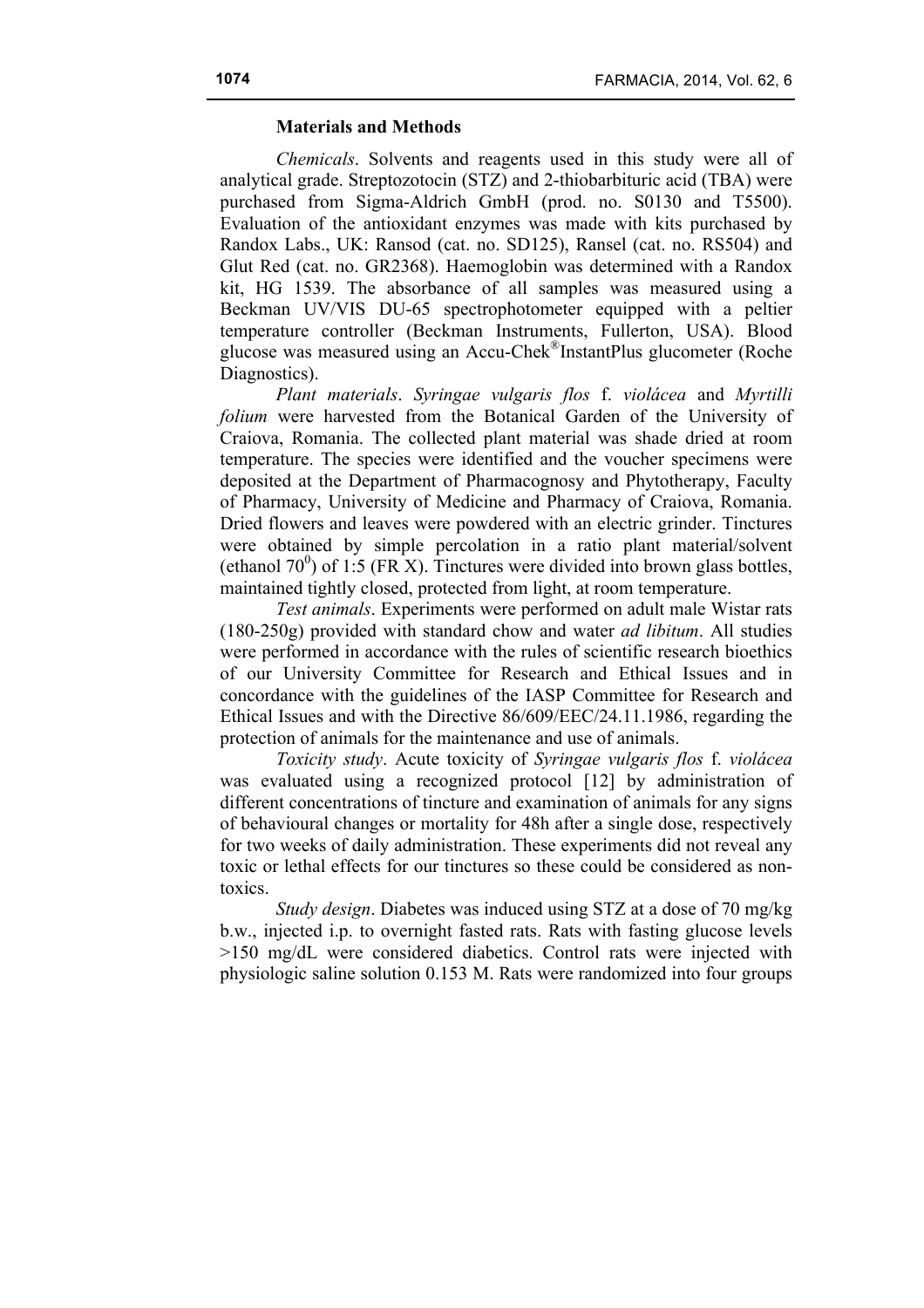of five rats each as follows:  $I^{st}$  group (G1) – untreated control rats;  $II^{nd}$ group  $(G2)$  – untreated diabetic rats;  $III<sup>rd</sup>$  group  $(G3)$  – diabetic rats treated daily with 150 mg/kg b.w., p.o., from a 20% tincture of *Syringae vulgaris flos* f. *violácea* (SV) for six weeks; IV<sup>th</sup> group (G4) – diabetic rats treated daily with 150 mg/kg b.w., p.o., from a 20% tincture of *Myrtilli folium* (MF) for six weeks. Blood glucose level and changes of body weight were evaluated each morning at the same hour. After six weeks animals were sacrificed, blood was collected and processed for plasma separation and erythrocytes hemolysis in order to assess some oxidative stress biomarkers (superoxide dismutase, glutathione peroxidase, glutathione reductase, lipid peroxides).

*Assay of blood superoxide dismutase (SOD) activity*. 0.5 mL of whole blood collected in vacutainers containing lithium heparinate was centrifuged for 10 minutes at 3000 rpm, plasma was aspirated and the cells were washed four times with physiologic saline solution and centrifuged after each wash. Erythrocytes were lysed by adding up to 2 mL cold redistilled water, vigorously vortex-mixed and left at  $4^{\circ}$ C for 15 minutes. The lysate was then diluted with 0.01M phosphate buffer solution pH 7 and used for the assay. SOD activity was measured by the rate of inhibition of 2- (4-iodophenyl)-3-(4-nitrophenol)-5-phenyltetrazolium transformation in a red formazan dye by the superoxide generated from the oxidation of xanthine with xanthine oxidase at 505 nm.

*Assay of glutathione peroxidase (GPX) activity*. 0.05 mL whole blood collected in heparinized vacutainers was diluted with 1 mL diluting agent and 1 mL haemoglobin reagent. Within 20 minutes of adding haemoglobin reagent, GPx activity was measured by the degree of absorbance at 340 nm after the oxidation of reduced glutathione (GSH) by cumene hydroperoxide catalysed by GPx and the reduction of oxidized glutathione  $(GSSG)$  with glutathione reductase and NADPH, H<sup>+</sup>.  $GPX$ activity was expressed as U/g Hb.

*Assay of glutathione reductase (GR) activity*. 0.5 mL of whole blood collected in heparinized vacutainers was centrifuged at 2000 rpm, plasma and buffy coat were aspirated and the cells were washed three times with physiologic saline solution with centrifugation after each wash. Cells were lysed by adding up to 0.5 ml cold redistilled water, vigorously vortex-mixed and left at  $4^{\circ}$ C for 10 minutes. The lysate was centrifuged and diluted with physiologic saline solution in a ratio 1:20 for GR assay. GR activity was measured from the decrease in absorbance at 340 nm after the oxidation of  $NADPH, H^+$  when GSSG is reduced to GSH. GR activity was expressed as U/g Hb.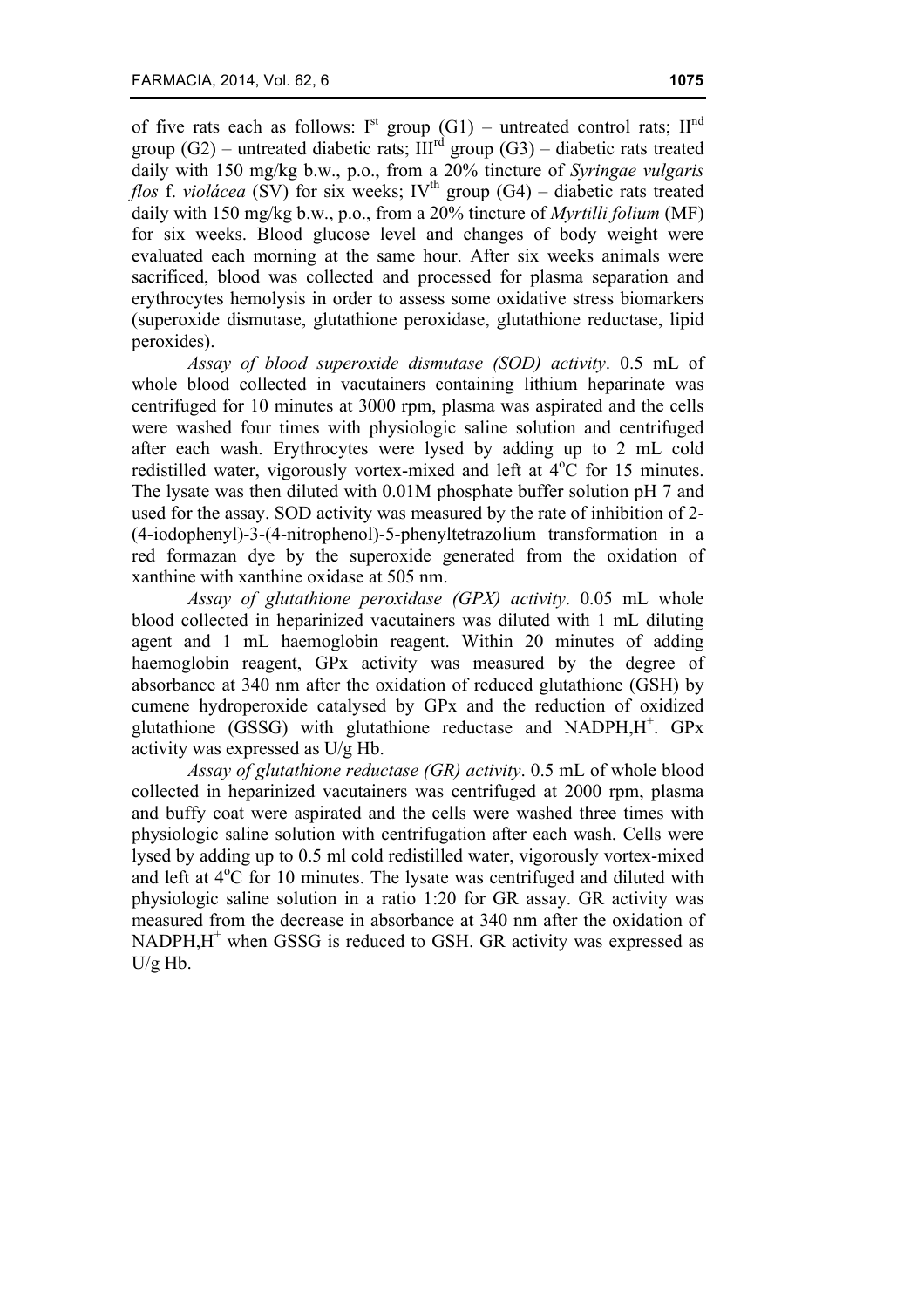**Table II.**

*Assay of malondialdehyde (MDA)*. Lipid peroxides were estimated in terms of thiobarbituric acid reactive substances (TBARS) using malondialdehyde as standard according to Buege and Aust method [13]. Plasma was treated with a mixture of TBA-TCA-HCl (thiobarbituric acidtrichloroacetic acid-chlorhidric acid) solution, boiled for 15 minutes and then centrifuged at 10000 g. The absorbance was read at 535 nm and MDA concentration was calculated using its extinction coefficient and expressed as mmol/L.

*Statistical analysis*. Values are presented as mean ± SEM. Results obtained were compared with the t-test. Differences were considered significant at  $p < 0.05$ .

# **Results and Discussion**

*Effect on blood glucose levels*. As one can observe in Table I, blood glucose levels were significantly increased in diabetic rats compared to control and groups treated daily with tinctures for six weeks. Regarding the hypoglycaemic effect of SV tincture, this was comparable with that of MF tincture, a vegetal product well known for its beneficial effects on diabetes mellitus. **Table I.**

Effect of tinctures on blood glucose level after one week and respectively six weeks of treatment

| Group                      | Blood glucose level [mg/dL] |                                |  |  |
|----------------------------|-----------------------------|--------------------------------|--|--|
|                            | $I^{st}$ week               | After 6 weeks                  |  |  |
| Control untreated $-GI$    | $952 \pm 88$                | $98.3 \pm 7.5$                 |  |  |
| Control diabetic $-G2$     | $204.5 \pm 35.3^*$          | $278.8 \pm 51.3*$              |  |  |
| Diabetic treated $SV - G3$ | $196.3 \pm 31.2^*$          | $231.4 \pm 12.8$ <sup>**</sup> |  |  |
| Diabetic treated $MF - G4$ | $212.6 \pm 26.1*$           | $118.2 \pm 23.1***$            |  |  |

\*p < 0.001; \*\*p < 0.05 compared with the untreated control group;  $\pi$  = 0.001 compared with the untreated diabetic group.

*The effects on blood levels of oxidative stress biomarkers* in different groups at the end of the experiment are summarized in Table II.

| Blood levels of oxidative stress biomarkers after six weeks of treatment                                 |                     |                                                                               |                 |                                        |  |
|----------------------------------------------------------------------------------------------------------|---------------------|-------------------------------------------------------------------------------|-----------------|----------------------------------------|--|
| Group                                                                                                    |                     | SOD [U/mL] GPx [U/g Hb] GR [U/g Hb]                                           |                 | <b>MDA</b><br>[mmol/L]                 |  |
| Control untreated $-GI$                                                                                  | $153.2 \pm 10.7$    | $39.5 \pm 2.54$                                                               | $12.8 \pm 1.02$ | $1.30 \pm 0.15$                        |  |
| Control diabetic – G2 $117.1 \pm 15.1^*$                                                                 |                     | $14.07 \pm 2.15*$                                                             | $9.2 \pm 1.4*$  | $3.50 \pm 0.39*$                       |  |
| Diabetic treated SV – G3 130.2 $\pm$ 10.5 <sup>**</sup> 35.5 $\pm$ 3.83** <sup><math>\Delta</math></sup> |                     |                                                                               |                 | $10.5 \pm 1.1^{*}$ $2.72 \pm 0.20^{*}$ |  |
| Diabetic treated $MF - G4$                                                                               | $135.7 \pm 12.1***$ | $36.2 \pm 2.34**^{\circ}$ $10.8 \pm 1.72***^{\circ}$ $1.90 \pm 0.17*^{\circ}$ |                 |                                        |  |

\*p < 0.001;\*\*p < 0.05;\*\*\*p < 0.005 compared with the untreated control group;  $^{4}$ p < 0.001;  $^{#}$ p < 0.05 compared with the untreated diabetic group.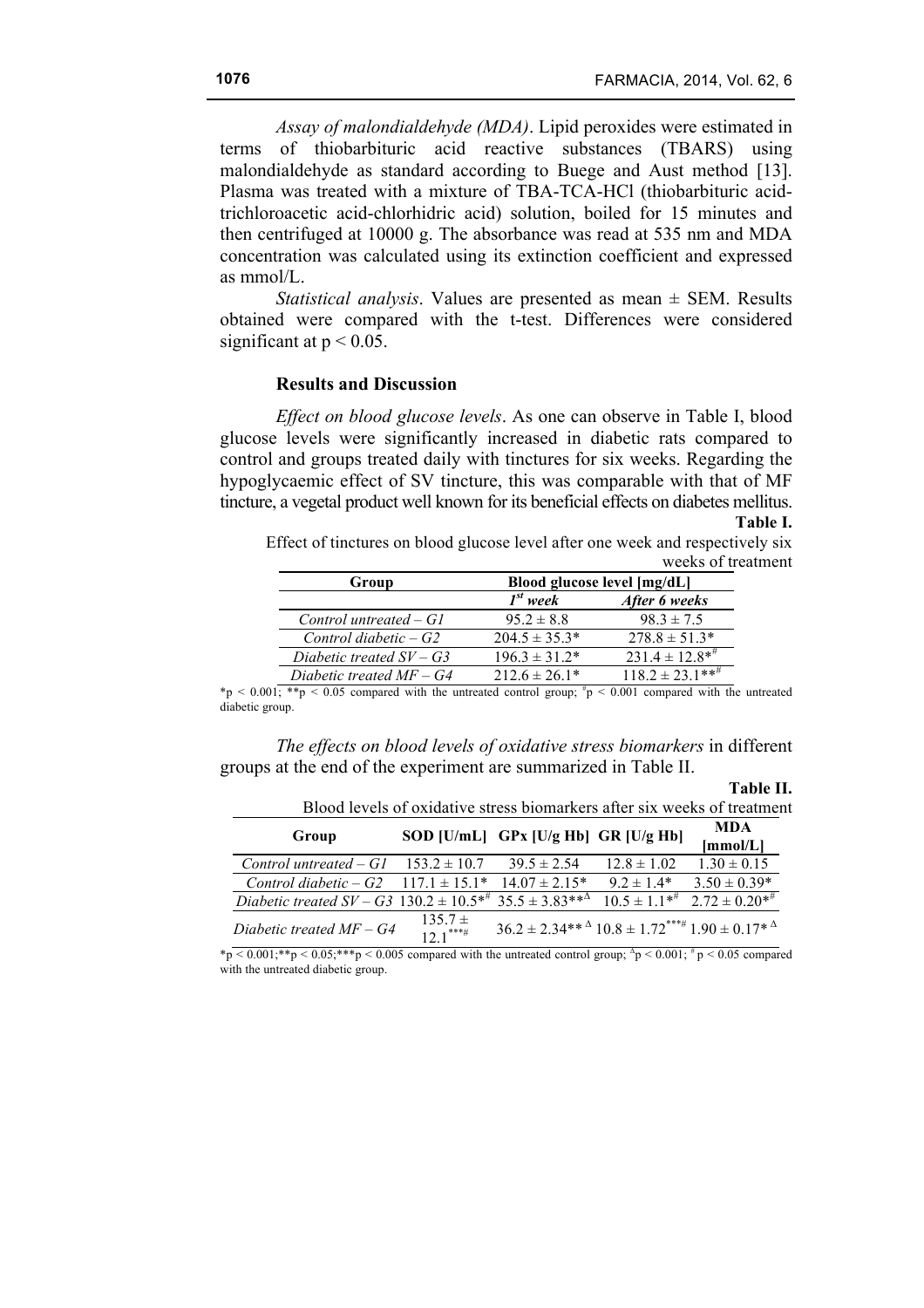We noted a significant increase of blood SOD activity level in diabetic rats treated with SV and MF tinctures ( $p < 0.05$ ) compared with the untreated diabetic animals (Figure 1).



Level of superoxide dismutase (SOD) activity after six weeks of treatment (G1-control untreated; G2-control diabetic; G3-diabetic treated with SV tincture; G4-diabetic treated with MF tincture)

The treatment of diabetic rats with SV and MF tinctures had a very high significant influence on GPx activity  $(p<0.001)$  compared with untreated diabetic rats (Figure 2). Regarding GR, we noted that SV and MF tinctures significantly increased its activity in diabetic rats treated ( $p < 0.05$ ), compared with untreated diabetic controls (Figure 2).



Levels of glutathione peroxidase (GPx) and glutathione reductase (GR) activities after six weeks of treatment (G1-control untreated; G2-control diabetic; G3 diabetic treated with SV tincture; G4-diabetic treated with MF tincture)

Plasma MDA levels (used to evaluate lipid peroxidation) decreased significantly in diabetic rats treated with SV and MF tinctures compared with untreated diabetic rats ( $p < 0.001$ ) (Figure 3).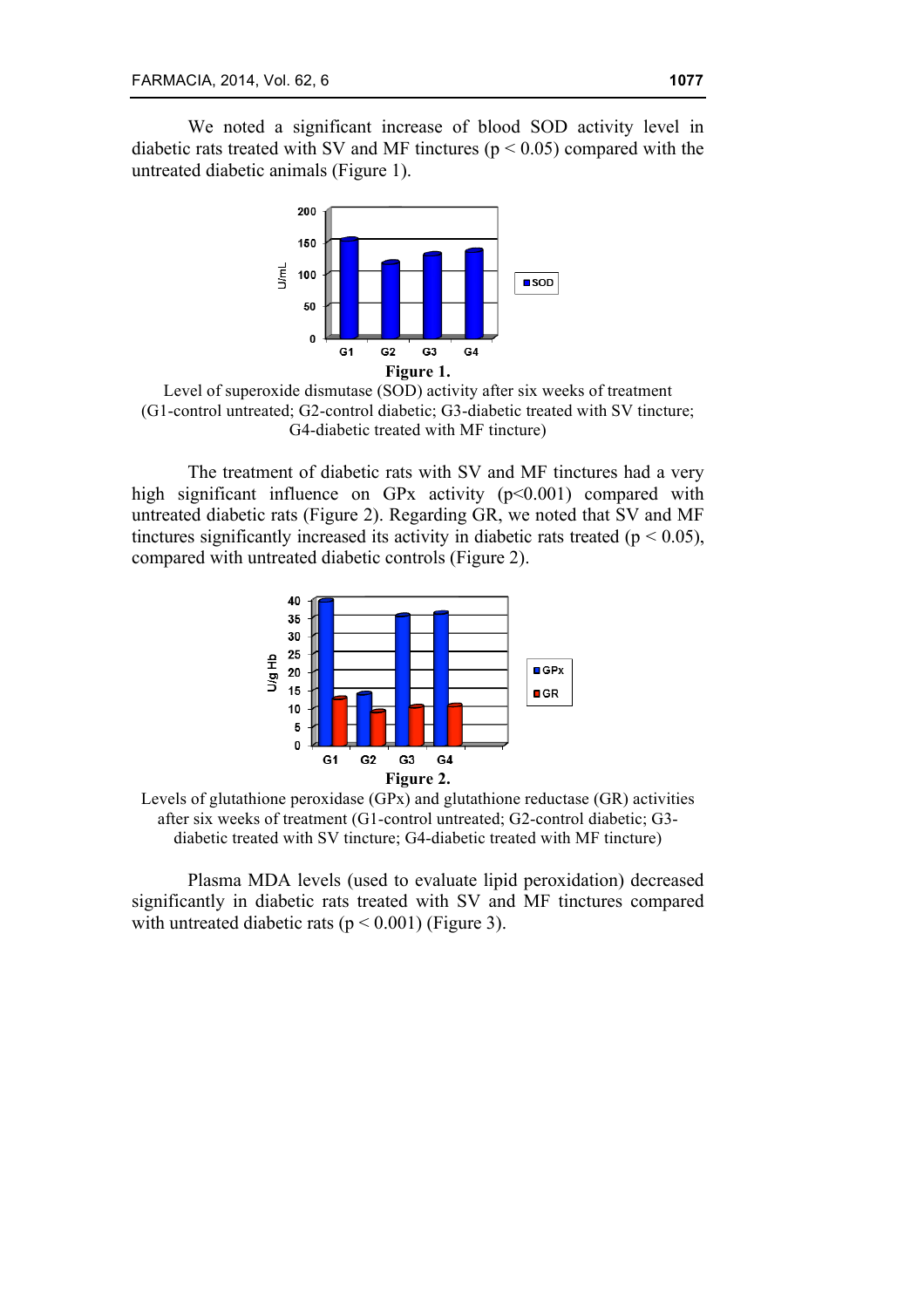Comparing the effects of the two tinctures tested, we noted that the differences between the levels of all blood oxidative stress biomarkers were not statistically significant.



Plasma malondialdehyde (MDA) concentration after six weeks of treatment (G1-control untreated; G2-control diabetic; G3-diabetic treated with SV tincture; G4-diabetic treated with MF tincture)

This study was designed to assess the hypoglycaemic and antioxidant effects of SV extracts in STZ-induced diabetes.

In this context, a plethora of plants have been screened by several research teams [4, 5, 14, 15]. Researches on diabetogenic response to STZ after single intraperitoneal injection revealed that STZ causes in adult Wistar rats degeneration of pancreatic β-cells inducing experimental diabetes in several days confirmed by measuring blood glucose levels [16, 17].

Studies carried out on STZ-induced diabetes in rats demonstrated that treatment with *Vaccinium myrtillus* concentrate had a regenerative effect on pancreatic β-cells and a hypoglycaemic effect [18]. In our study, the daily administration of the ethanolic extracts of SV and MF to diabetic rats reduced blood glucose levels compared to untreated diabetic animals. Lower blood glucose levels may be due to a regenerative effect that certain compounds from the extracts could have on pancreatic β-cells. The therapeutic efficiency of bilberry is attributed to the various flavonoids with antioxidant activities [19, 20]. Similar studies proved the antidiabetic effect of various vegetal extracts by the improvement of C-peptide and insulin levels or the rejuvenation of pancreatic cells from Langerhans islets [6, 18, 21].

Glucose oxidation is considered the main source of oxygen free radicals in diabetes: first, it is oxidized to reactive ketoaldehydes and superoxide anion radicals; then the superoxide anion undergoes dismutation to hydrogen peroxide and, if not destroyed by antioxidant systems, it could generate extremely reactive hydroxyl radicals [22]. *In vitro* and *in vivo*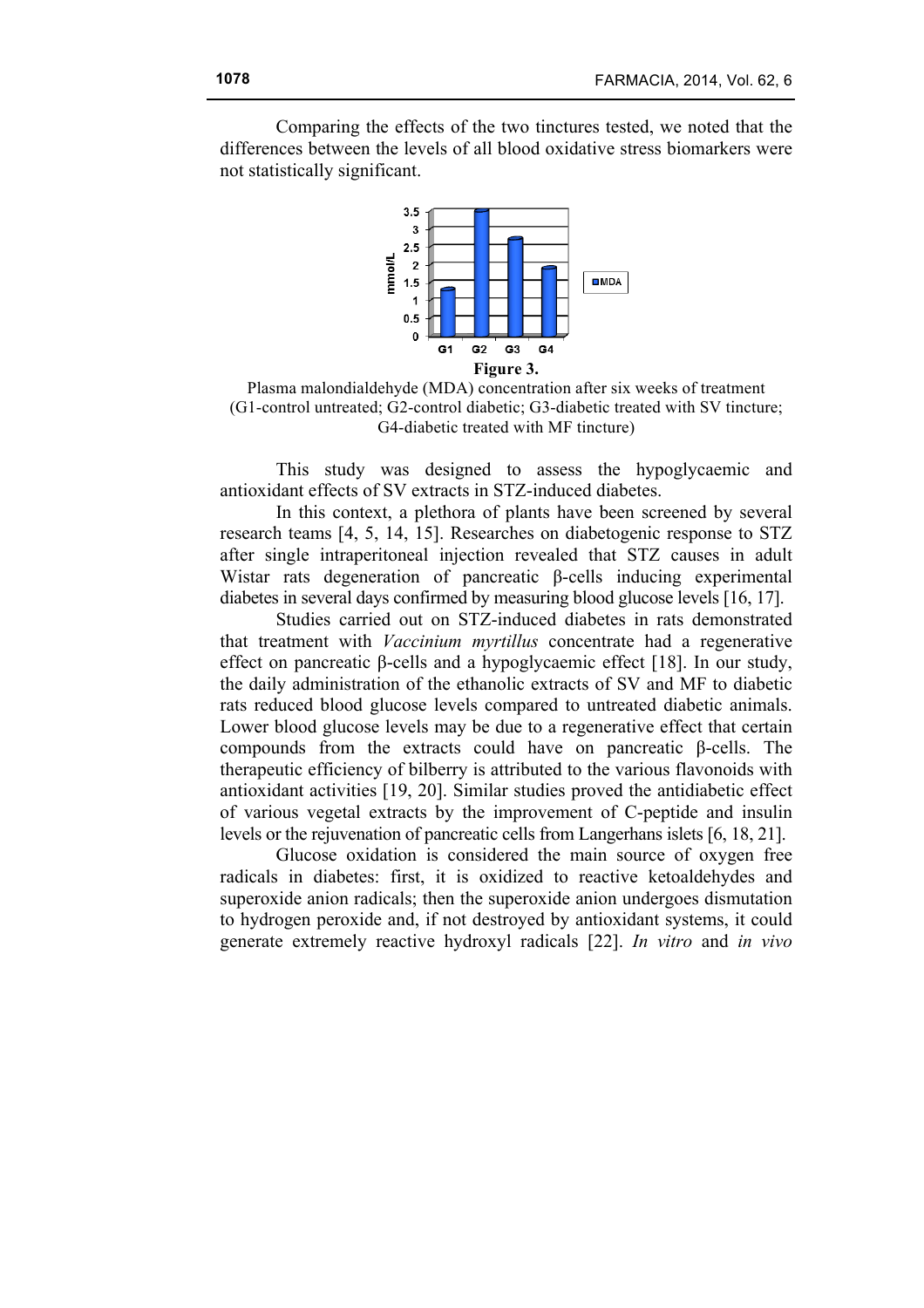studies revealed stimulation of hydrogen peroxide production in pancreatic β-cells in diabetes mellitus.

Maintenance of the antioxidant status has a major role in pancreatic β-cells survival and in preservation of islet secretory capacity. Antioxidant enzymes are the main scavengers of free radicals and under oxidative stress they may act as compensatory mechanisms by increasing their activity [1].

SOD and GPx are able to neutralize ROS and they are playing a significant role in body's antioxidant defence systems. SOD accelerates superoxide anion dismutation to hydrogen peroxide that is removed by GPx and CAT. GR catalyses the reduction of GSSG to GSH in the presence of NADPH/H<sup>+</sup>. GSH has a major role in neutralizing free radicals of oxygen, this action being of great importance, especially for the pancreatic β-cells.

These antioxidant enzymes are interconnected and a decrease of their activity causes lipid peroxides accumulation and oxidative stress intensification [1].

For the activities of SOD, GPx and GR there were reported significant decreases in diabetic rats compared to untreated controls. Decreased activity of these enzymes could be due to excessive production of oxygen free radicals which consume the antioxidant potential.

The increase of lipid peroxidation revealed by higher levels of MDA after STZ-induced diabetes sustain either an intensive production of ROS or a decrease in the activity of antioxidant defence systems.

The research revealed that oral administration of SV tincture in diabetic rats increased SOD, GPx and GR activities and alleviated lipid peroxidation as confirmed by diminished MDA levels. These findings suggest the protective role of SV tincture which may be due to the antioxidant action of flavonoids and polyphenols from plant products that act by neutralizing ROS [19, 20].

The ability of SV tincture to improve the imbalance between ROS generation and antioxidant enzymes scavenging ability was comparable to MF tincture.

The antioxidant activity was already proven for *Vaccinium myrtillus*  [19, 23]. *Vaccinium myrtillus* (bilberry) is part of the *Ericaceae* family; both leaves and fruits are used for medicinal purposes. The hypoglycaemic action of bilberry is assigned to myrtillines; it seems to cause slight β-cells hypergenesis correlated with decreased blood glucose levels [24].

Pharmacological properties of lilac extracts (obtained from leaves, fruits or bark) that make them useful in the treatment of inflammatory (rheumatoid arthritis, gout, rheumatism) and cardiovascular disorders (coronary atherosclerosis, pectoris angina, cardiac arrhythmias) could be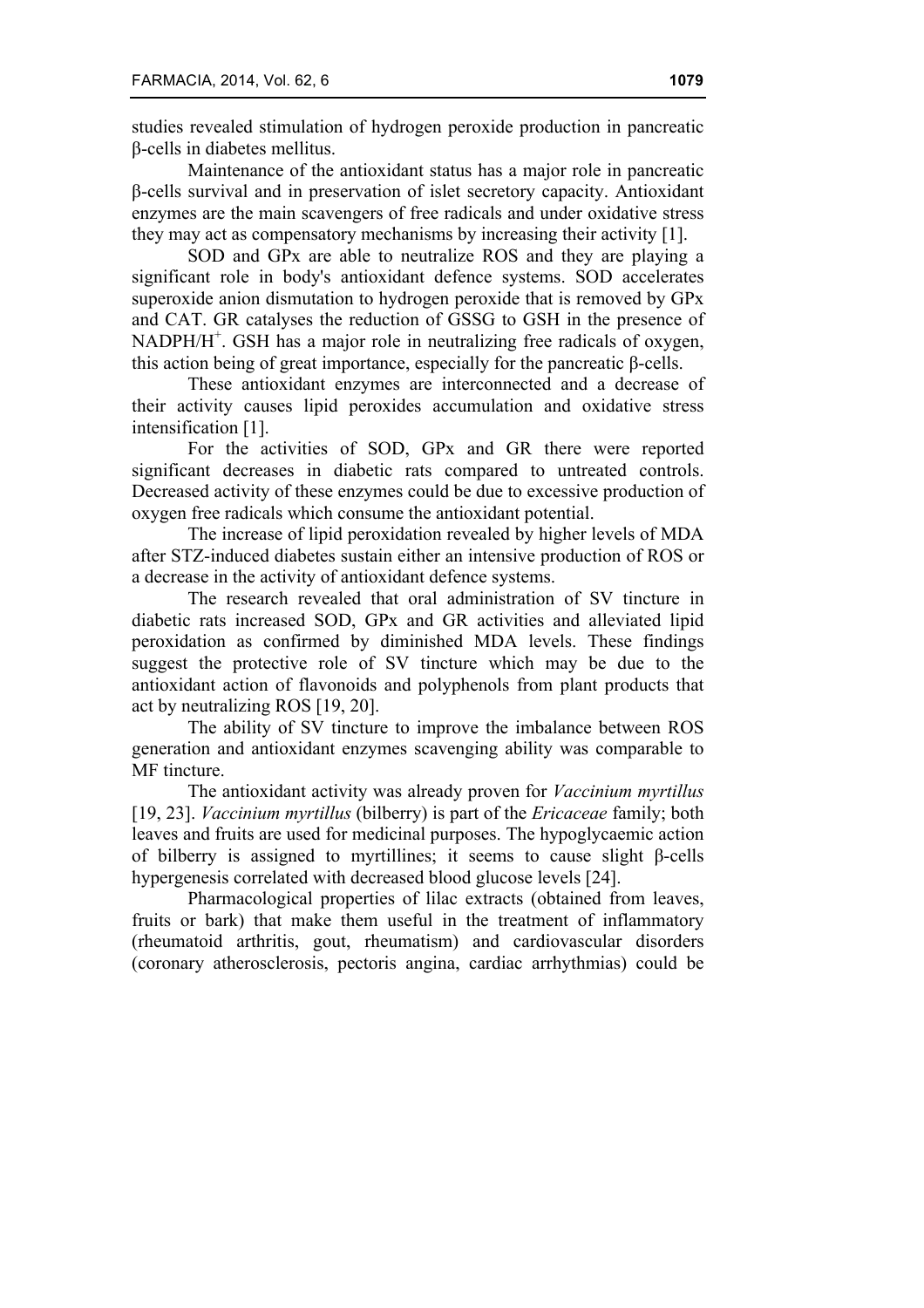related to several phytopharmaceutical compounds such as flavonosides, iridosides, lignans, polyphenol acids, etc. [25-29]. The medical use of *Syringae vulgaris extracts* tended to be limited by the idea of a potential toxicity, but our preliminary studies carried out in female rats showed their non-toxic nature.

## **Conclusions**

The present research revealed a significant antioxidant effect of SV tincture by increasing SOD, GPx and GR activities and alleviating the lipid peroxides level.

This study provides a scientific validation for the use of *Syringae vulgaris flos* f. *violácea* tincture as an adjuvant in the early stages of diabetes in order to prevent its complications. Moreover, it could be taken into consideration the isolation of active compounds to obtain potent antidiabetic drugs, eventually in combination with other herbal remedies with hypoglycaemic and antioxidant effects.

#### **References**

- 1. Baynes J.W., Thorpe S.R., Role of oxidative stress in diabetic complications: A new perspective of an old paradigm. *Diabetes*, 1999; 48(4): 1-9.
- 2. Maritim A.C., Sanders R.A., Watkins III J.B., Diabetes, Oxidative Stress, and Antioxidants: A Review. *J. Biochem. Mol. Toxicol*., 2003; 17(1): 24-37.
- 3. Ceriello A., Oxidative stress and glycemic regulation. *Metabolism*, 2000; 49(2 Suppl 1): 27-29.
- 4. Bnouham M., Ziyyat A., Mekhfi H., Tahri A., Legssyer A., Medicinal plants with potential antidiabetic activity – A review of ten years of herbal medicine research (1990-2000). *Int. J. Diabetes and Metabolism*, 2006; 14(1): 1-25.
- 5. Eddouks M., Khalidi A., Zeggwagh N.A., Lemhadri A., Michel J.B., Burcelin R., An understanding mechanistic approach of hypoglycemic plants. Advances in phytotherapy research. Research Signpost Publishing House, 2009, 109–128.
- 6. Gupta R., Mathur M., Bajaj V.K., Katariya P., Yadav S., Kamal R., Gupta R.S., Evaluation of antidiabetic and antioxidant activity of Moringa oleifera in experimental diabetes. *J. Diabetes*, 2012; 4: 164-171.
- 7. Malvi R., Jain S., Khatri S., Patel A., Mishra S., A Review on Antidiabetic Medicinal Plants and Marketed Herbal Formulations. *I.J.P.B.A*., 2011; 2(5): 1344-1355.
- 8. Oprea E., Manolescu B.N., Fărcăşanu I.C., Mladin P., Mihele D., Studies concerning antioxidant and hypoglycaemic activity of Aronia melanocarpa fruits. *Farmacia*, 2014; 62(2): 254-263.
- 9. Robu S., Aprotosoaie A.C., Miron A., Cioancă O., Stănescu U., Hăncianu M., *In vitro* antioxidant activity of ethanolic extracts from some *Lavandula* species cultivated in Romania. *Farmacia*, 2012; 60(3): 394-401.
- 10. Akinmoladun A.C., Ibukun E.O., Afor E., Oboutor E.M., Farombi E.O., Phytochemical constituent and antioxidant activity of extract from the leaves of *Ocimum gratissimum*. *Sci. Res. Essays*, 2007; 2(5): 163-166.
- 11. Fedoseeva A.A., Lebedkova O.S., Kanibolotskaya L.V., Shendrik A.N., Dudzinskaya V.V., Tkachenko L.N., Shineva N.V., Composition and antiradical activity of lilac extracts. *Pharm. Chem. J*., 2011; 45(2): 91-92.